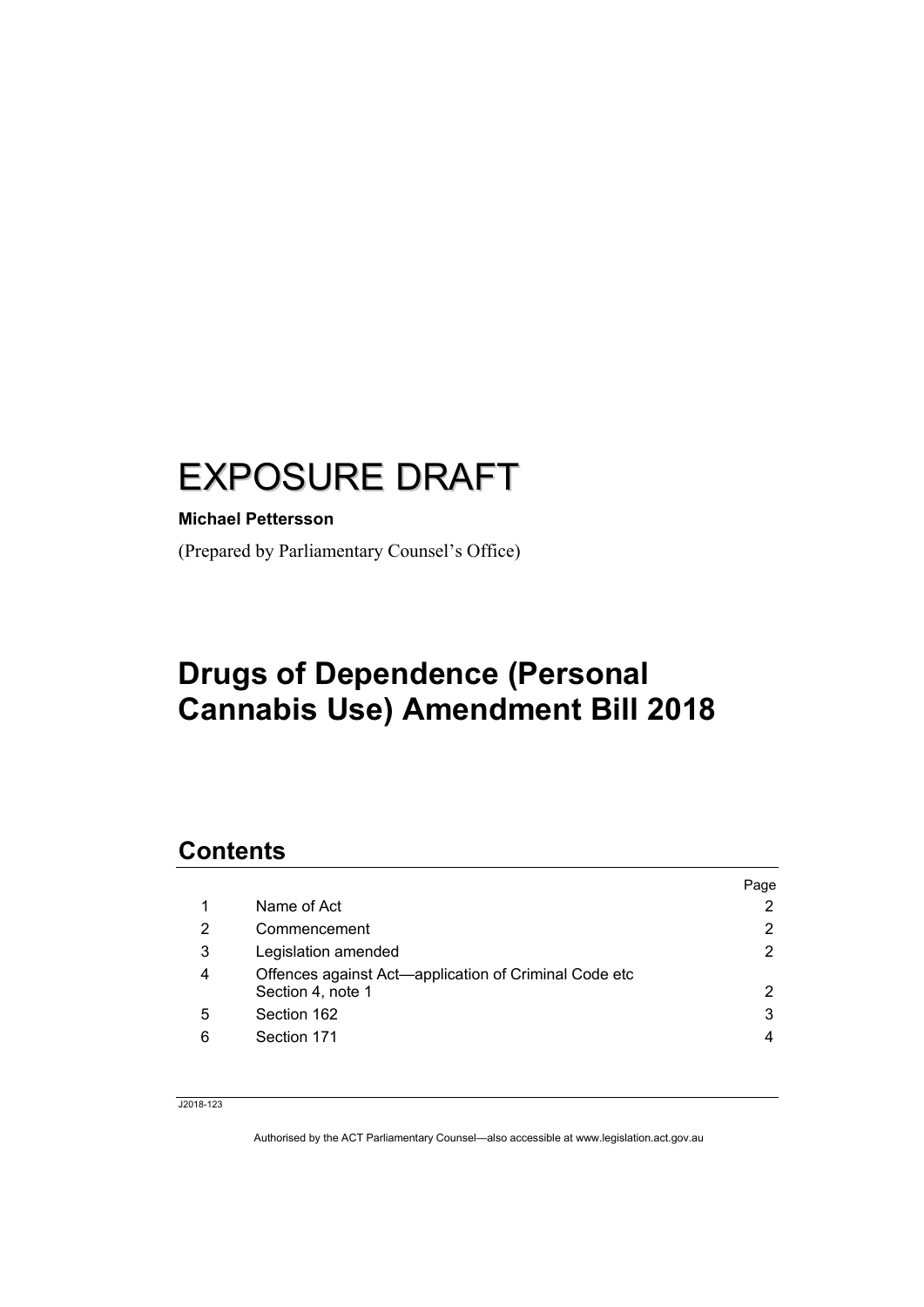| Contents |
|----------|
|----------|

| <br>×<br>۰. |
|-------------|
|-------------|

| <b>Schedule 1</b> |                    | <b>Criminal Code 2002-Consequential</b><br>amendments                      |   |
|-------------------|--------------------|----------------------------------------------------------------------------|---|
| 9                 | Dictionary, note 2 |                                                                            | 6 |
| 8                 |                    | New section 171AB                                                          | 5 |
|                   |                    | Offence notices<br>Section 171A (7), definition of simple cannabis offence | 5 |
|                   |                    |                                                                            |   |

contents 2 Drugs of Dependence (Personal Cannabis Use) Amendment Bill 2018

# **EXPOSURE DRAFT**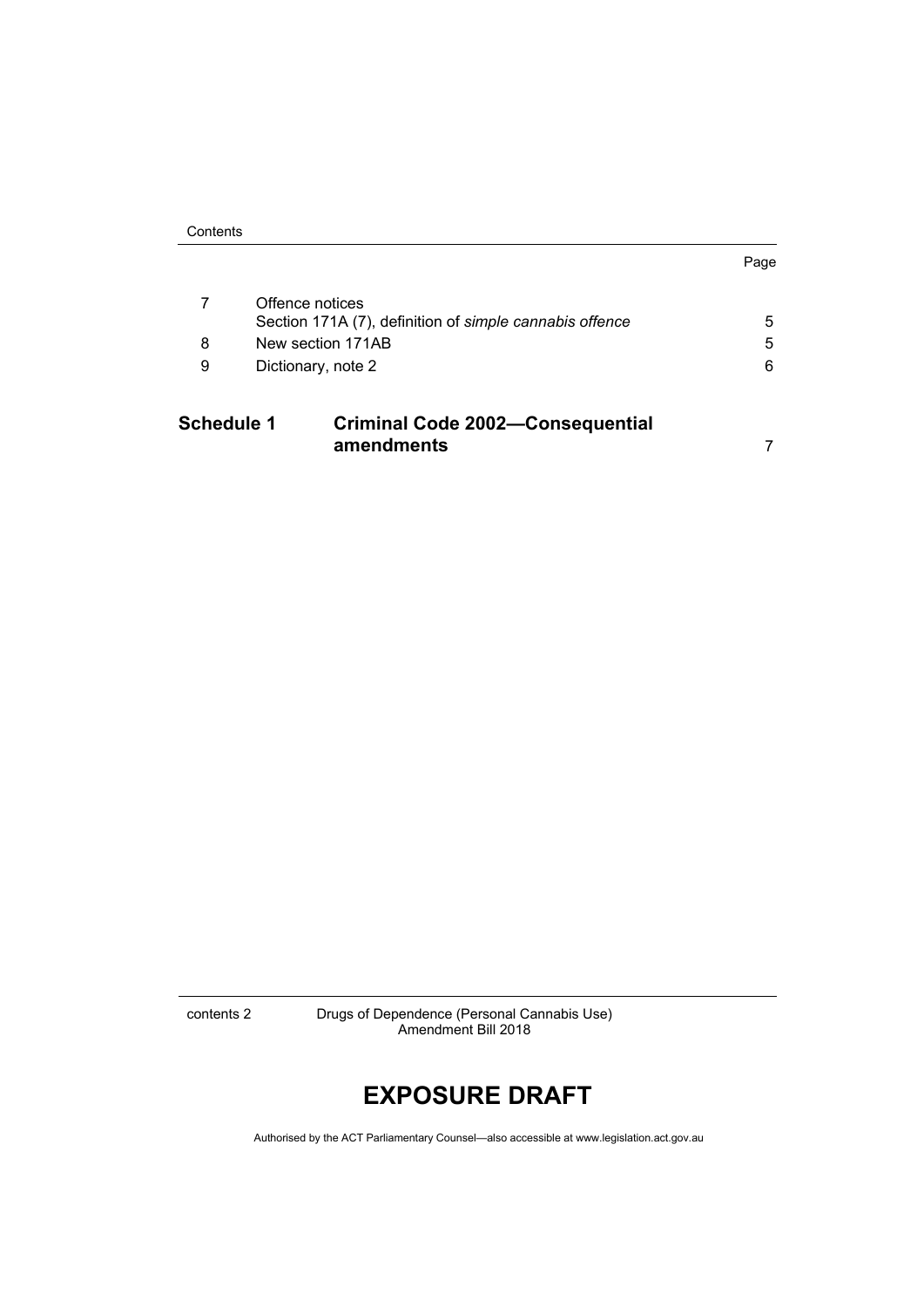# EXPOSURE DRAFT

#### **Michael Pettersson**

(Prepared by Parliamentary Counsel's Office)

# **Drugs of Dependence (Personal Cannabis Use) Amendment Bill 2018**

### **A Bill for**

An Act to amend the *[Drugs of Dependence Act 1989](http://www.legislation.act.gov.au/a/alt_a1989-11co)*, and for other purposes

The Legislative Assembly for the Australian Capital Territory enacts as follows:

J2018-123

I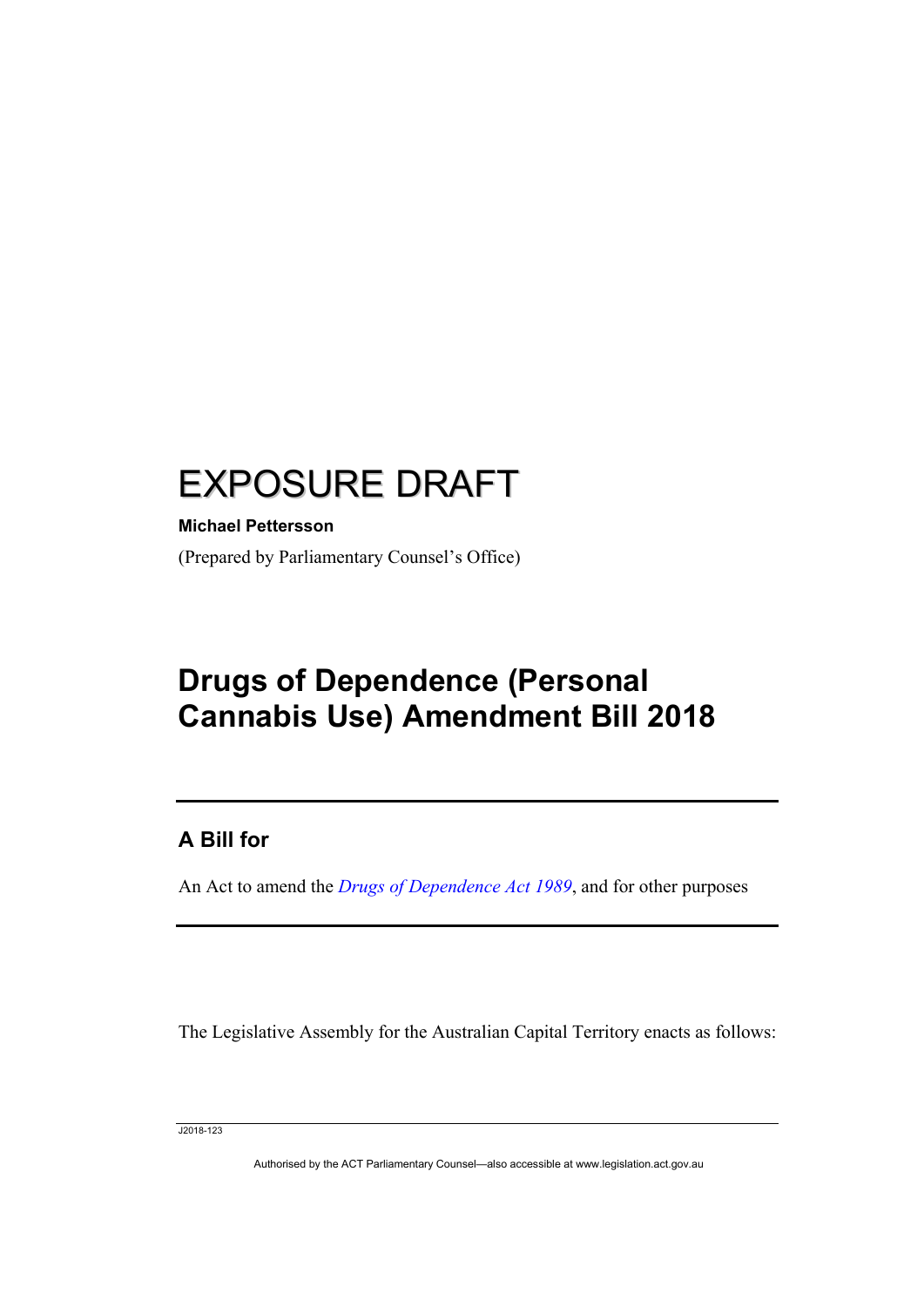<span id="page-3-3"></span><span id="page-3-2"></span><span id="page-3-1"></span><span id="page-3-0"></span>

| $\overline{\mathbf{1}}$ | <b>Name of Act</b>                                                                                                                                  |  |  |
|-------------------------|-----------------------------------------------------------------------------------------------------------------------------------------------------|--|--|
|                         | This Act is the Drugs of Dependence (Personal Cannabis Use)<br>Amendment Act 2018.                                                                  |  |  |
| $\overline{2}$          | <b>Commencement</b>                                                                                                                                 |  |  |
|                         | This Act commences on 1 July 2019.                                                                                                                  |  |  |
|                         | The naming and commencement provisions automatically commence on<br><b>Note</b><br>the notification day (see Legislation Act, s 75 (1)).            |  |  |
| $\overline{\mathbf{3}}$ | <b>Legislation amended</b><br>This Act amends the <i>Drugs of Dependence Act 1989</i> .                                                             |  |  |
|                         |                                                                                                                                                     |  |  |
|                         | <b>Note</b><br>This Act also amends the <i>Criminal Code 2002</i> (see sch 1).                                                                      |  |  |
| $\overline{\mathbf{4}}$ | Offences against Act-application of Criminal Code etc<br>Section 4, note 1                                                                          |  |  |
|                         | substitute                                                                                                                                          |  |  |
|                         | Note 1<br>Criminal Code                                                                                                                             |  |  |
|                         | The Criminal Code, ch 2 applies to the following offences against this<br>Act (see Code, pt 2.1):                                                   |  |  |
|                         | s 162 (Cultivation of 1 to 4 cannabis plants)                                                                                                       |  |  |
|                         | s 171 (Possessing prohibited substances)                                                                                                            |  |  |
|                         | s 171AA (Possessing cannabis)                                                                                                                       |  |  |
|                         | s 171AB (Smoking cannabis in public place or near child).                                                                                           |  |  |
|                         | The chapter sets out the general principles of criminal responsibility<br>(including burdens of proof and general defences), and defines terms used |  |  |

*recklessness* and *strict liability*).

for offences to which the Code applies (eg *conduct*, *intention*,

page 2 Drugs of Dependence (Personal Cannabis Use) Amendment Bill 2018

# **EXPOSURE DRAFT**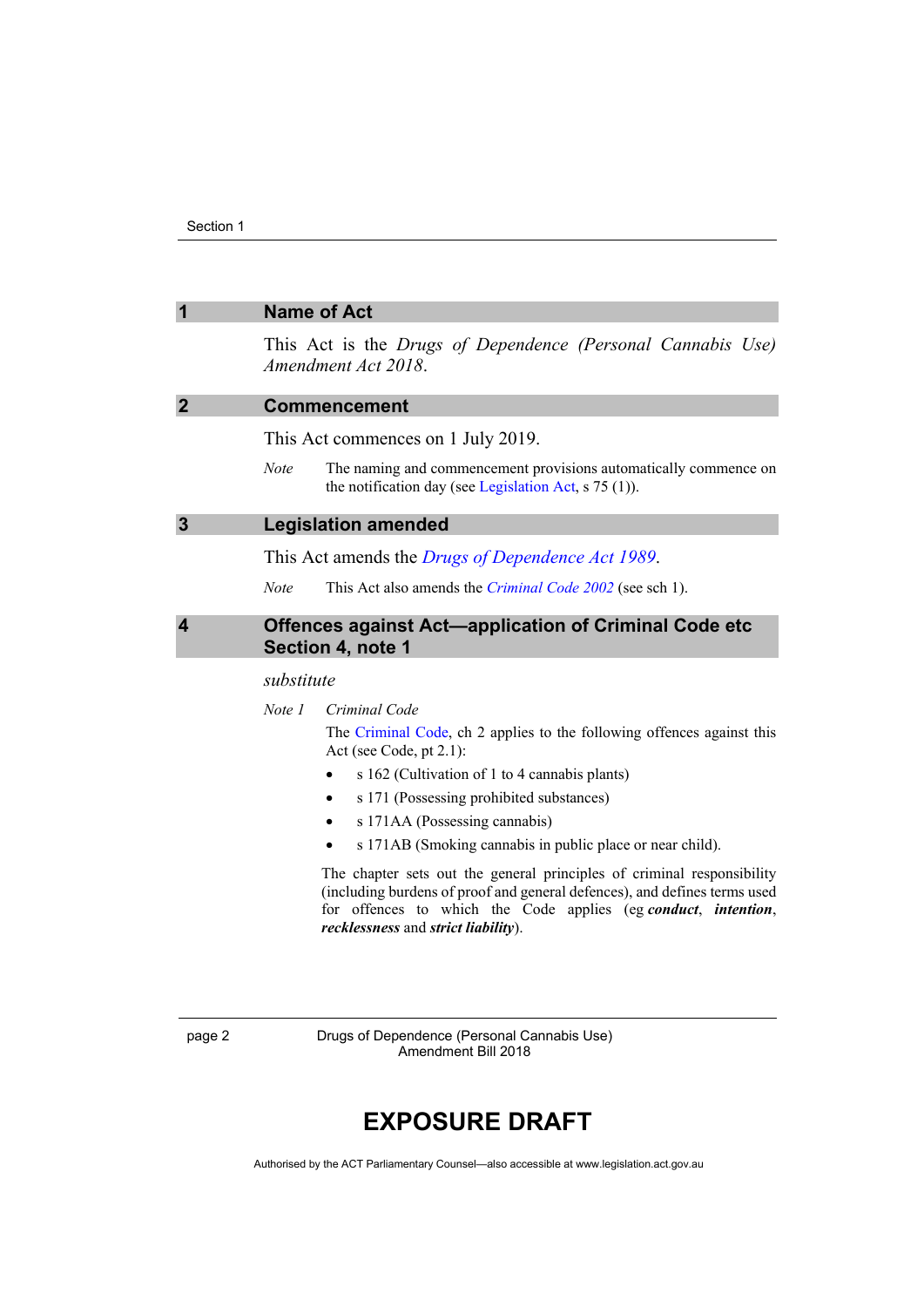#### <span id="page-4-0"></span>**5 Section 162**

*substitute*

#### **162 Cultivation of 1 to 4 cannabis plants**

- (1) A person commits an offence if the person—
	- (a) is under 18 years old; and
	- (b) cultivates 1 to 4 cannabis plants.

Maximum penalty: 1 penalty unit.

(2) In this section:

*artificially cultivate* means—

- (a) hydroponically cultivate; or
- (b) cultivate with the application of an artificial source of light or heat.

*cultivates* has the meaning given in the [Criminal Code,](http://www.legislation.act.gov.au/a/2002-51) section 615 but does not include artificially cultivate.

> Drugs of Dependence (Personal Cannabis Use) Amendment Bill 2018

page 3

# **EXPOSURE DRAFT**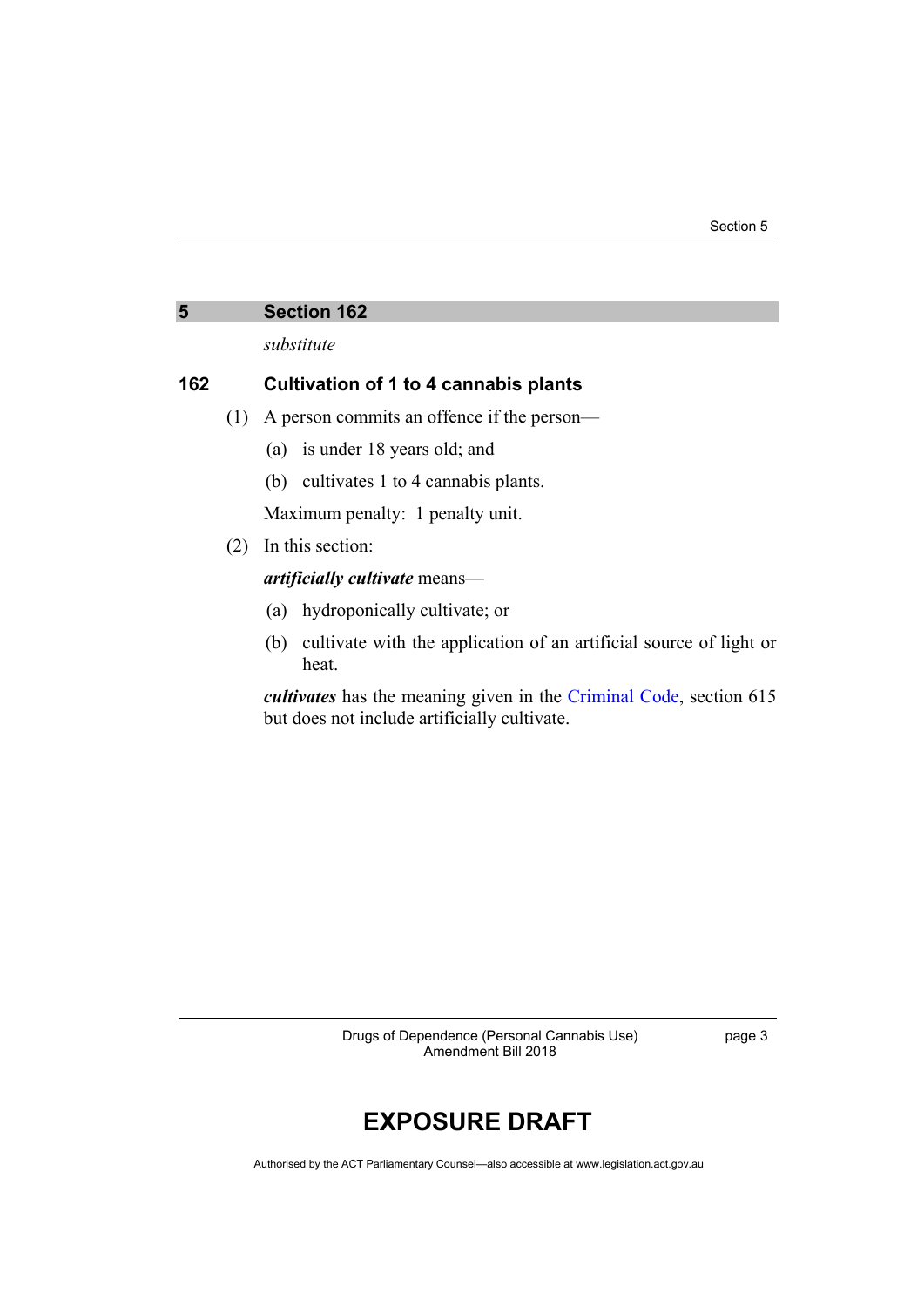#### <span id="page-5-0"></span>**6 Section 171**

*substitute*

#### **171 Possessing prohibited substances**

(1) A person commits an offence if the person possesses a prohibited substance.

Maximum penalty: 50 penalty units, imprisonment for 2 years or both.

- (2) Subsection (1) does not apply if the person is authorised under the *[Medicines, Poisons and Therapeutic Goods Act 2008](http://www.legislation.act.gov.au/a/2008-26)*, or another territory law, to possess the prohibited substance.
- (3) In this section:

*prohibited substance* does not include cannabis.

#### **171AA Possessing cannabis**

- (1) A person commits an offence if the person—
	- (a) is under 18 years old; and
	- (b) possesses 50g or less of cannabis.

Maximum penalty: 1 penalty unit.

(2) A person commits an offence if the person possesses more than 50g of cannabis.

Maximum penalty: 50 penalty units, imprisonment for 2 years or both.

(3) Subsection (1) or (2) does not apply if the person is authorised under the *[Medicines, Poisons and Therapeutic Goods Act 2008](http://www.legislation.act.gov.au/a/2008-26)*, or another territory law, to possess the prohibited substance.

page 4 Drugs of Dependence (Personal Cannabis Use) Amendment Bill 2018

# **EXPOSURE DRAFT**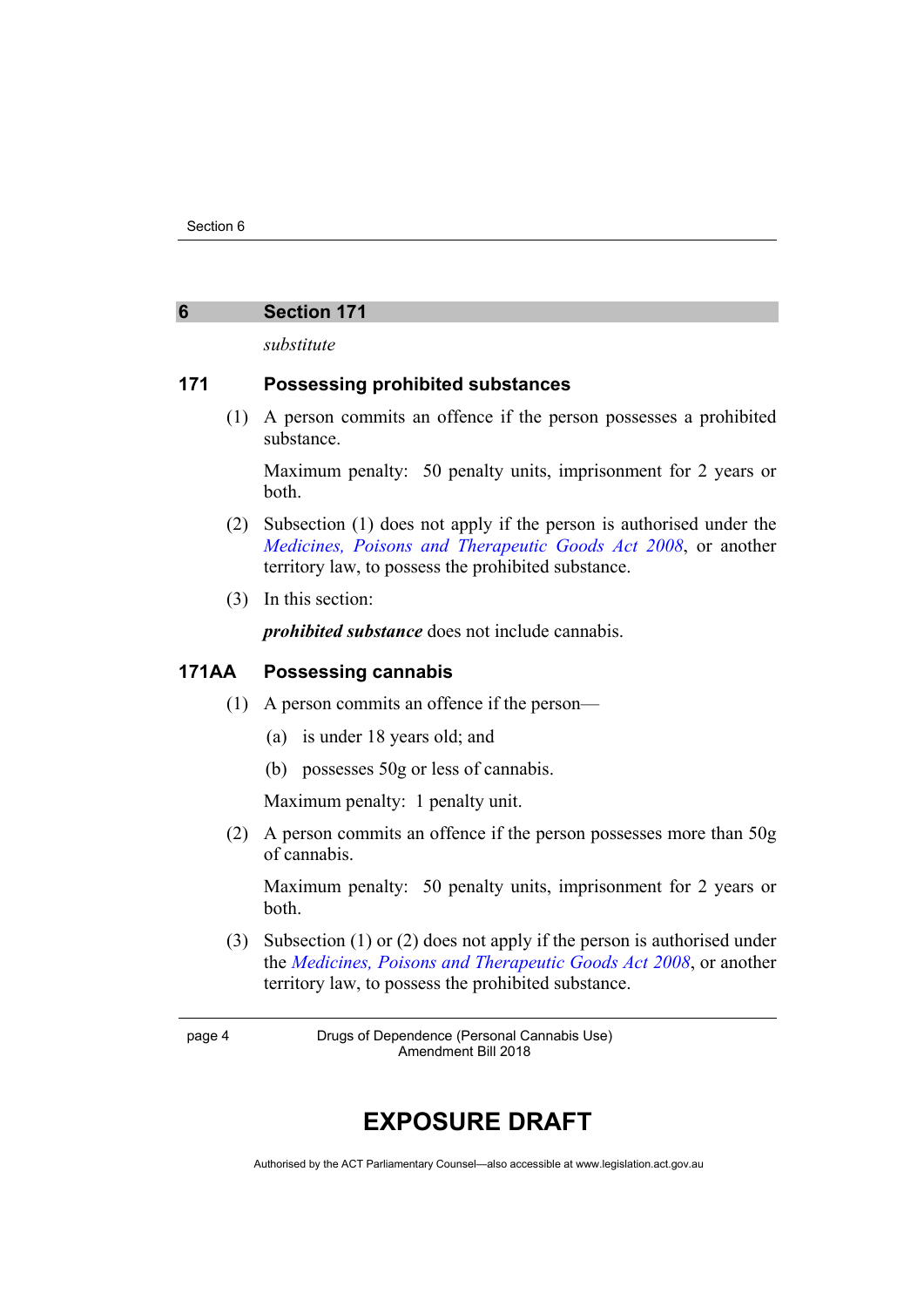#### <span id="page-6-0"></span>**7 Offence notices Section 171A (7), definition of** *simple cannabis offence*

#### *substitute*

#### *simple cannabis offence* means—

- (a) an offence against section 162 (Cultivation of 1 to 4 cannabis plants); or
	- *Note* Section 162 does not include artificial cultivation of cannabis plants.
- (b) an offence against section 171AA (1) of a person under 18 years old possessing 50g or less of cannabis; or
- (c) an offence against the *[Medicines, Poisons and Therapeutic](http://www.legislation.act.gov.au/a/2008-26)  [Goods Act 2008](http://www.legislation.act.gov.au/a/2008-26)*, section 37 (2) of administering cannabis to oneself.

#### <span id="page-6-1"></span>**8 New section 171AB**

*before section 171B, insert*

#### **171AB Smoking cannabis in public place or near child**

(1) A person commits an offence if the person smokes cannabis in a public place.

Maximum penalty: 30 penalty units.

- (2) A person commits an offence if—
	- (a) the person smokes cannabis; and
	- (b) a child is within 20m of the person.

Maximum penalty: 30 penalty units.

Drugs of Dependence (Personal Cannabis Use) Amendment Bill 2018

page 5

### **EXPOSURE DRAFT**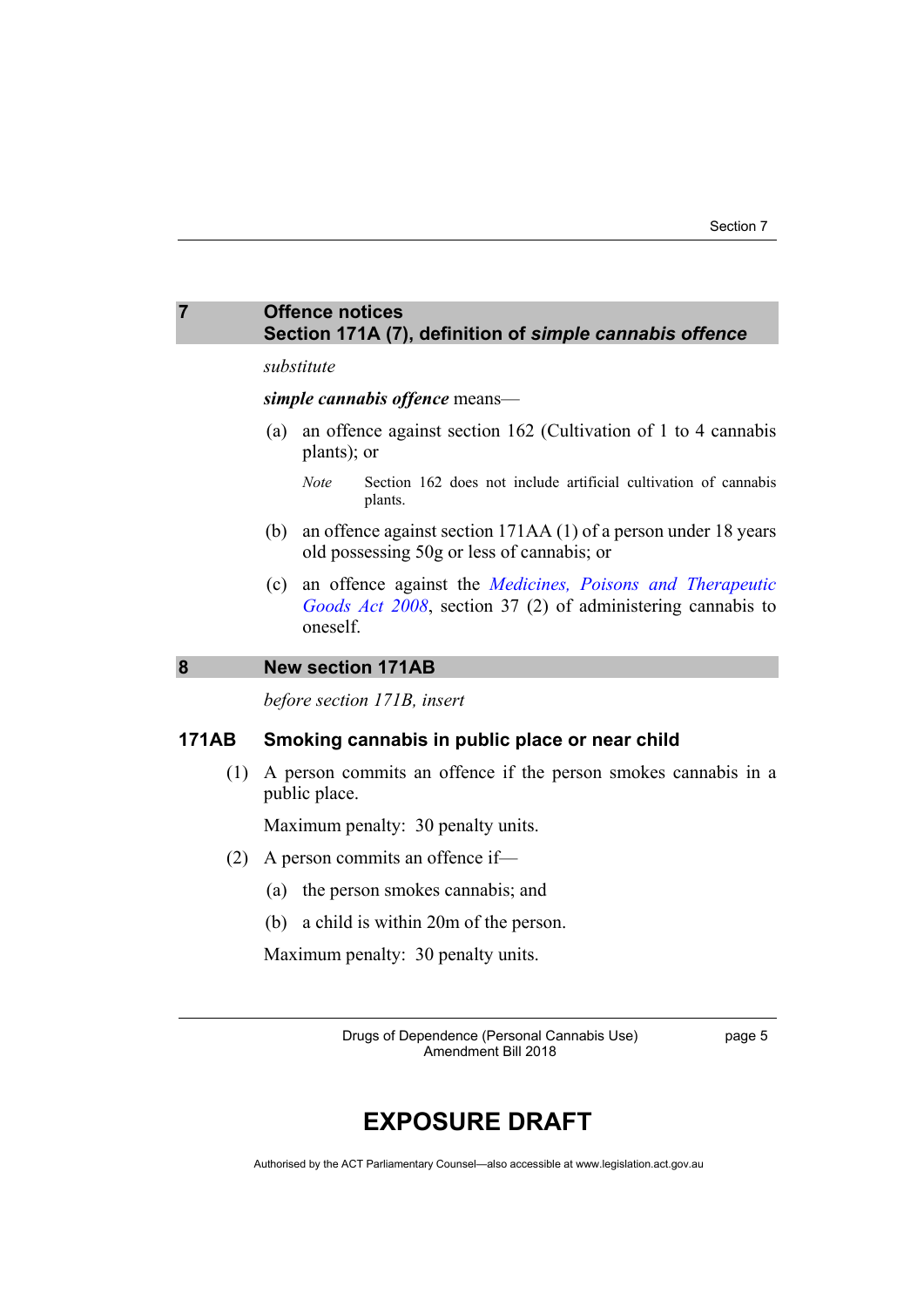(3) In this section:

*personal vaporiser*—see the *[Tobacco and Other Smoking Products](https://www.legislation.act.gov.au/a/1927-14/)  [Act 1927](https://www.legislation.act.gov.au/a/1927-14/)*, section 3B.

*public place*—see the *[Smoke-Free Public Places Act 2003](http://www.legislation.act.gov.au/a/2003-51)*, dictionary.

#### *smoke cannabis* means—

- (a) to directly puff smoke, or vapour, from cannabis, or a product that contains cannabis, whether or not a device for the inhalation of smoke, or vapour, is used; or
- (b) to hold or to have control over—
	- (i) cannabis, or a product that contains cannabis, while it is ignited; or
	- (ii) a personal vaporiser that contains cannabis and that is activated.

#### **Examples—devices—par (a)**

- a personal vaporiser
- a pipe (including a hookah, water pipe or bong)
- a cigarette holder

#### <span id="page-7-0"></span>**9 Dictionary, note 2**

*insert*

territory law

page 6 Drugs of Dependence (Personal Cannabis Use) Amendment Bill 2018

## **EXPOSURE DRAFT**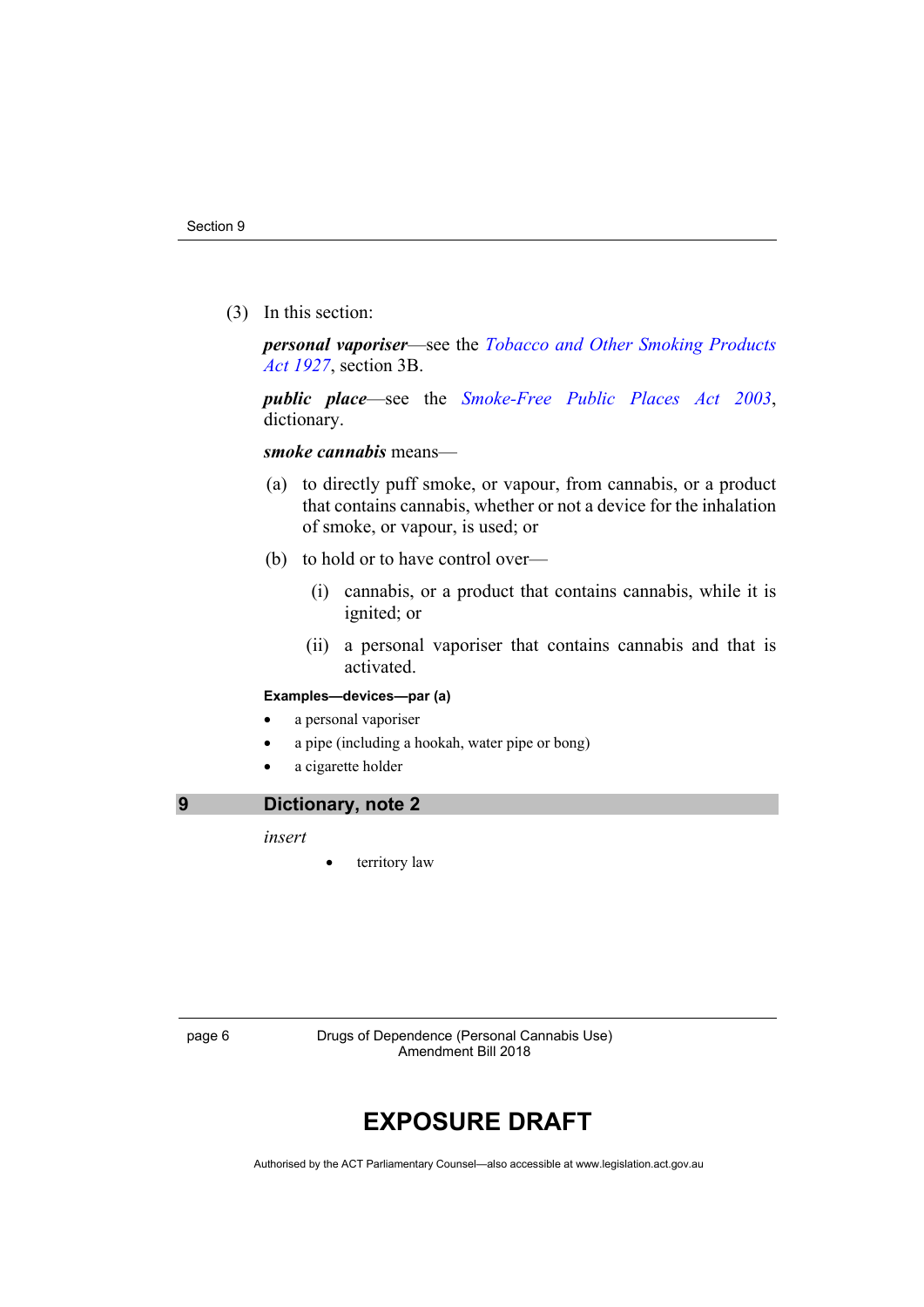## <span id="page-8-0"></span>**Schedule 1 Criminal Code 2002— Consequential amendments**

(see s 3)

#### **[1.1] Sections 605 and 614, note**

*substitute*

*Note* For additional offences relating to possessing controlled drugs, see the *[Drugs of Dependence Act 1989](http://www.legislation.act.gov.au/a/alt_a1989-11co)*, ss 169, 171 and 171AA and the *[Medicines, Poisons and Therapeutic Goods Act 2008](http://www.legislation.act.gov.au/a/2008-26)*, s 36.

#### **[1.2] Section 618 (2)**

*substitute*

- (2) A person commits an offence if the person—
	- (a) cultivates (artificially or otherwise) 5 or more cannabis plants; or
	- (b) artificially cultivates 1 to 4 cannabis plants.

Maximum penalty: 200 penalty units, imprisonment for 2 years or both.

*Note* A summary offence applies if a person under 18 cultivates 1 to 4 cannabis plants (see *[Drugs of Dependence Act 1989](http://www.legislation.act.gov.au/a/alt_a1989-11co)*, s 162).

#### **[1.3] New section 636A (3) (ba)**

*insert*

(ba) that [Act,](https://www.legislation.act.gov.au/a/alt_a1989-11co) section 171AA; or

Drugs of Dependence (Personal Cannabis Use) Amendment Bill 2018

page 7

## **EXPOSURE DRAFT**